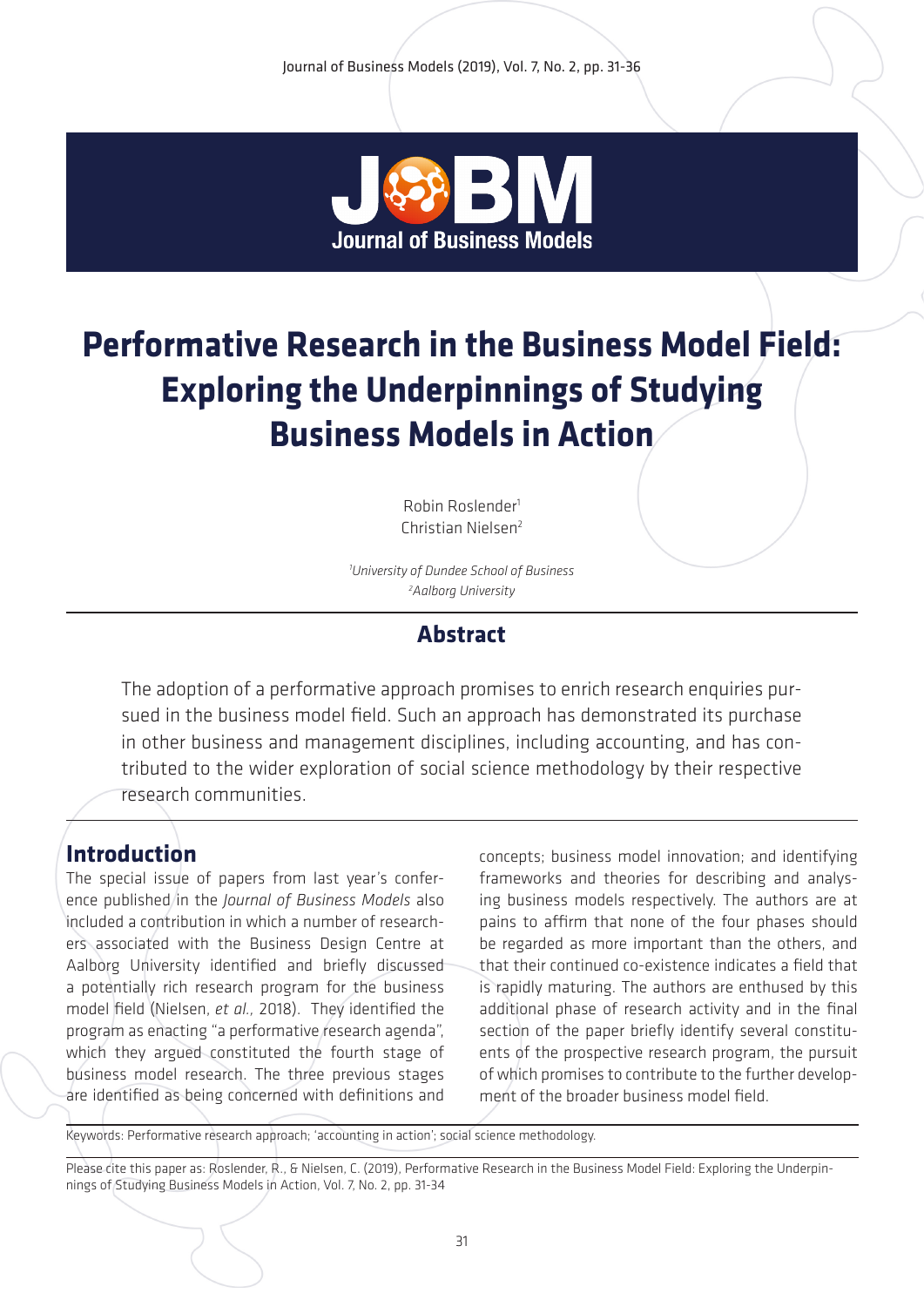The purpose of the present paper is to explore in further detail the underpinnings of the performative research approach in an attempt to increase its accessibility for business model researchers and thereby enhance the insightfulness of the business model field.

#### **Approach**

The initial task entails setting out what a performative approach to research entails and how it is related to the various approaches with which business model researchers are more familiar. In doing so, the paper draws on how performative and kindred approaches have enriched research in the accounting discipline over the past two generations. Having established the intellectual status and substance of performative research, attention switches to some of the ways of seeing that are associated with it, and how they are related to but differ from each other in matters of detail. The paper concludes by identifying a number of challenge that engaging with performative research presents.

# **Key Insights**

The term performative is widely understood to form one part of the performative-ostensive couple. Perhaps the simplest way to understand this couple is in the context of definitions. An ostensive definition is one that you would find in a dictionary, with the implication that what is on offer is an instructive guide to the meaning of a particular term. Different dictionaries commonly offer different definitions, although in the great majority of cases these tend to only differ in detail. For the most part the definitions of a business model that we find advanced in the existing literature are of a similar genre, although the extent of difference can be significant. Nevertheless the definition offered by an individual researcher would be how s/he wishes to portray a business model.

A performative definition is rather different, however. It is a characterisation informed by observing and interpreting practice, one that rejects the implied attribute of stability that underpins an ostensive definition. Whereas an ostensive definition conveys a sense of fixedness about what it refers to, *inter alia* a business model, a performative definition of the same is focused on how what we understand as a business model is enacted or 'performed'. Implicit here is the attribute of process understood to signify that a business model is always evolving, i.e., is a much more open-ended entity than is implied in the case of an ostensive business model definition. What a business model is is determined by the act of business modelling. The idea of performative definitions is consistent with postmodern thinking, the genre of thought that has come increasingly to the fore since the middle 1960s and has had the consequence of challenging the taken for granted axioms of modernist thinking on which our knowledge and understanding have been based in modern times.

The performative approach to research is usually identified with the work of the French sociologist Bruno Latour, and is one component of his contribution to contemporary sociology that dates back to the late 1970s (Latour, 1986 ; Boedker, 2010). Performative research seeks to understand or make sense of aspects of social reality through studying the detail of that reality. In the case of performative research on business models the researcher engages with one or maybe a couple or possibly a small number of extant business models to learn how they are enacted. This incorporates exploring their perceived objectives as well as the outcomes of their performance. The generic objective of such a research program is to develop a stock of knowledge and understanding of business model (practice) that complements the more familiar stock of normative or prescriptive knowledge and understanding that both practitioners and researchers draw from. There is no explicit intention to evaluate specific business model practice via performative research, although this is not proscribed. What is eschewed, however, is the commonplace paradigm of predicting such practices as in conventional management scientific research.

Anyone with a familiarity with the performative research approach is likely to be aware that on occasion the alternative of a practice-based research approach is invoked. Such an approach is generally associated with a second French sociologist, the late Pierre Bourdieu (Bourdieu, 1977). The notion of 'strategy-as-practice' has become increasingly visible in the strategic management literature as academics and practitioners recognise the futility of seeking to identify *the* definition of strategy and instead focus their resources in exploring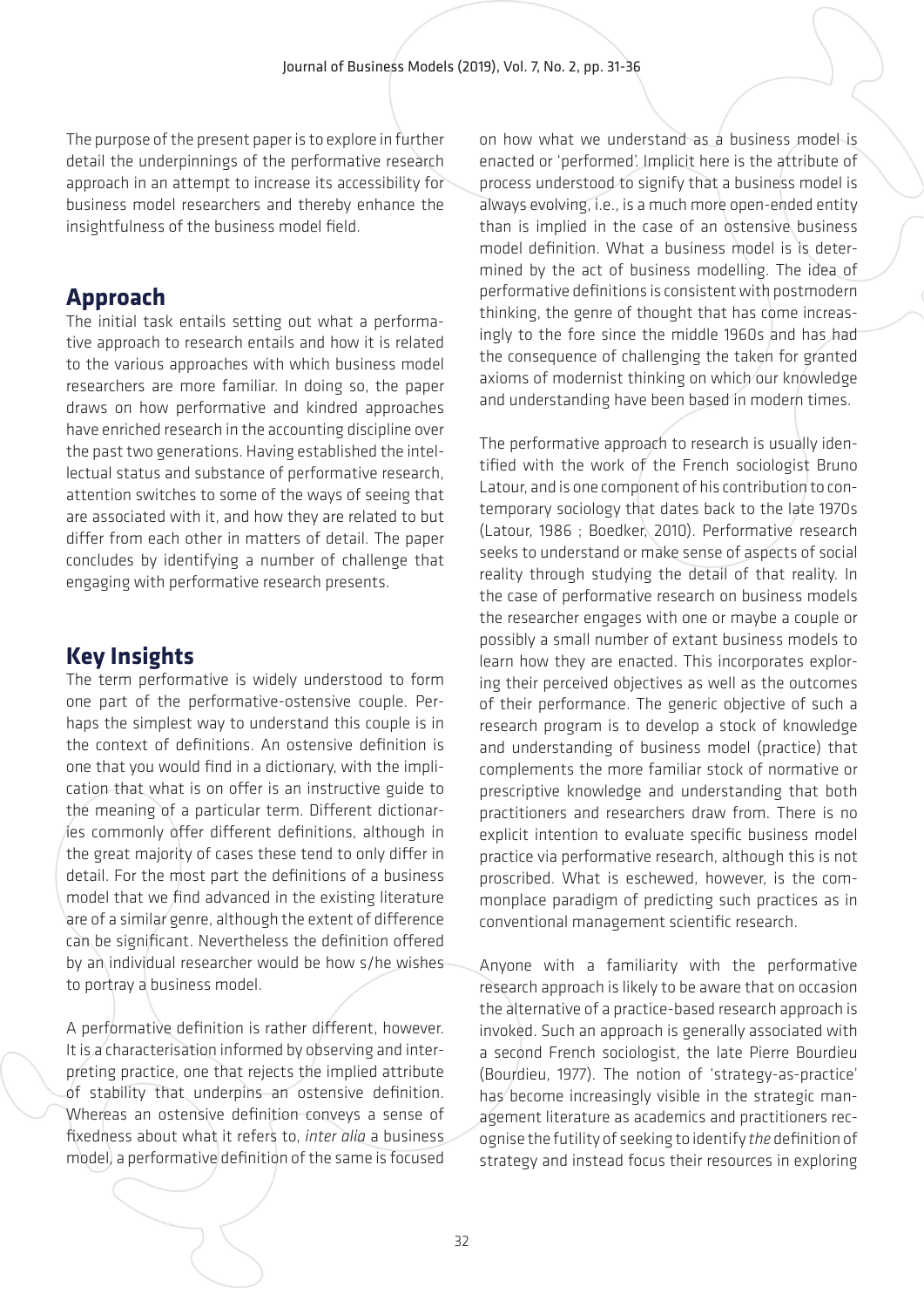the processes associated with practice, thereby amassing a body of knowledge and understanding of what strategy might encompass (Whittington, 2005). The parallel notion of 'business model as practice' should now make more sense.

Both of these approaches are well-known within contemporary accounting research, as well as in several other management disciplines, and are widely subscribed within the interdisciplinary and critical accounting research community. Within the latter tradition they can be seen as successors to one of its founding foci. In his editorial to the first issue of the journal *Accounting, Organizations and Society,* Anthony Hopwood indicated that the accounting research community had to date only devoted a small part of its attention to assembling a knowledge and understanding to the non-technical aspects of its practices (Hopwood, 1976). Hopwood proposed that it was now time to begin to explore accounting "in action", while committing the new journal to serve as a vehicle for publishing such research, something it continues to do to date. For the majority of accounting academics and practitioners of that time what constitutes accounting (practice) can be readily identified in the pages of textbooks and manuals. This knowledge and understanding is eminently prescriptive. This is how the practitioner is expected to proceed when enacting accounting, the right to do so being increasingly reserved for those who have passed the necessary tests of competence, i.e., become qualified.

Hopwood did not seek to belittle the efforts of the successive generations of accounting practitioners and academics who had assembled this extant stock of knowledge and understanding. However, he argued that it is now time to broaden out the research agenda, by exploring how accounting is accomplished in action (or practice). A neat way to think about the then new research program is the exploration of how accounting is enacted as a complement to how accounting is portrayed and commended 'in textbooks'. Implicitly Hopwood and those colleagues who shared his ambition, believed that accounting and those who practised it would benefit from an exposure to such knowledge and understanding, and do so in a variety of ways. The fabrication of a 'better' accounting practice was not necessarily the only nor the most important of these ways.

The study of accounting in action is widely recognised to have resulted in the establishment of an interpretive research tradition within accounting, where interpretivism provides an alternative methodology to the more familiar positivist methodology. Positivism should be understood to provide the default methodology for rigorous scientific enquiry and as such is how we would characterise such endeavours. The physical sciences, and experimental physics in particular, provide the 'purest' exemplars of positivistic scientific enquiry. By contrast the biological and behavioural sciences can be viewed to be less pure for the most part, although still seeking to partially emulate the physical sciences. Management science would seem to fall within the behavioural science categorisation, although superficially at least many of its practitioners embrace and manifest the attributes of the physical sciences in their work. Much mainstream accounting research is of a similar nature, including those empirical contributions that utilise research designs incorporating larger sized ('scientific') samples, questionnaires or highly structured interview surveys.

The turn to interpretive accounting research approaches necessitated researchers becoming competent in pursuing research based in case and field study research designs. By definition these are the means to gain knowledge and understanding of how accountants and their colleagues 'do' accounting in the organisational environment, whether this be practice, business, the public sector, etc. In addition to learning how to conduct such explorations, which is itself quite daunting. gaining access, arranging interviews, travelling, maintaining full records, analysing transcriptions, discussing with co-researchers (and possibly participants), etc., are all accompanied by their own challenges. Qualitative research of this sort was recognised to be time consuming, resource intensive, consistently precarious and arguably inefficient when compared with hypothesis formulation and testing, which for for many at that time was more familiar territory. One way to conceptualise the situation is to say comparatively modest investment of time and resources in positivistic enquiries is repaid with shallower insights, although more of them - an interesting (and provocative) way to characterise quantitative research perhaps.

In parallel, the vanguard of interpretive accounting researchers also had to become acquainted with a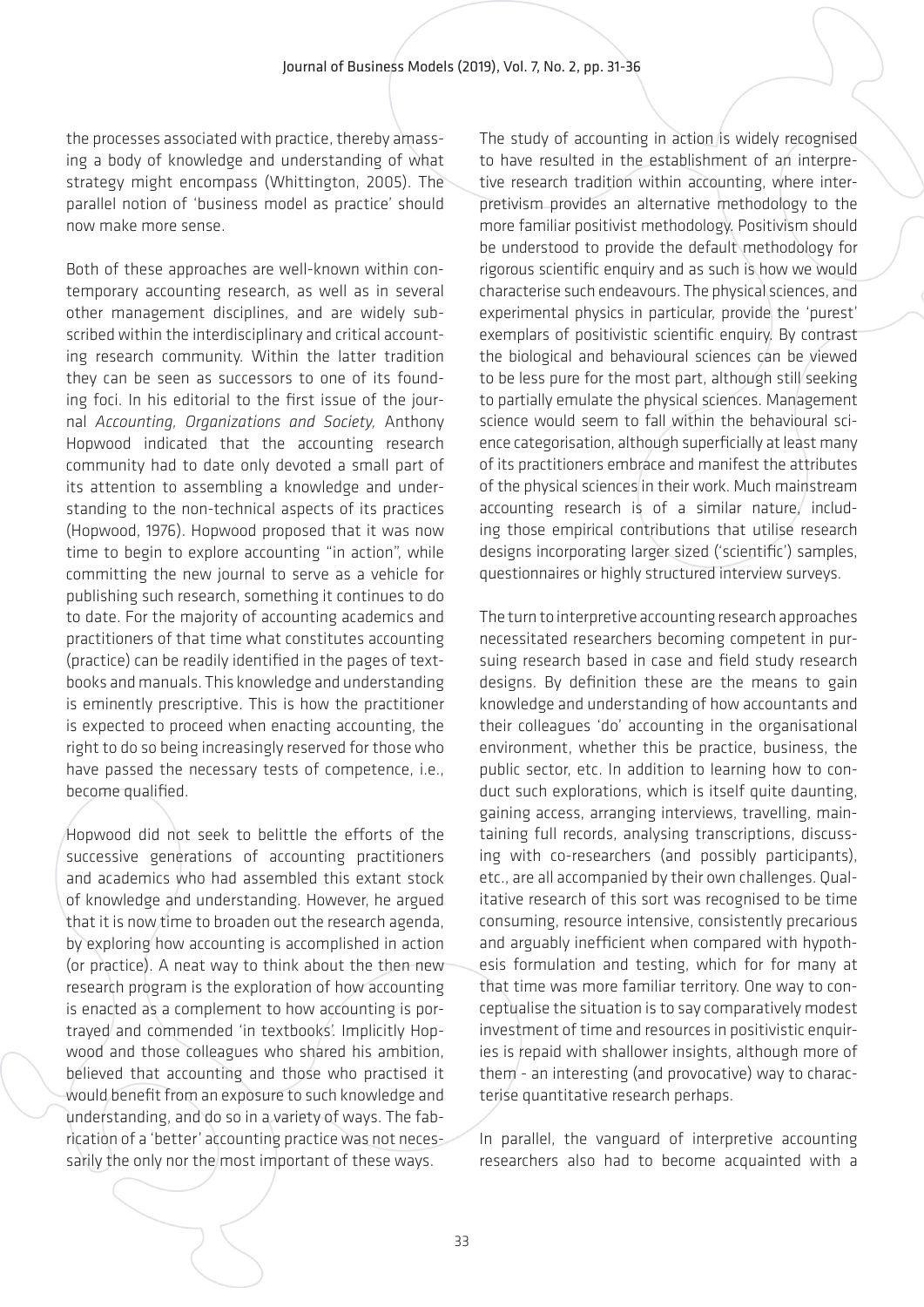number of theoretical perspectives that cohered with qualitative research. As noted earlier this required them to engage with sociology, albeit not only sociology. This in turn meant they had to understand the relationship between two generic types of sociological theory. The first type of theory might be designated *substantive* theory, or as it has recently been designated domain theory Lukka and Vinnari, 2014; Baxter and Chua, 2006). Such theory would encompass knowledge and understanding of some phenomenon, say, adolescent deviance or accounting (system) change, built up over time, refined, amended, etc. By contrast with the second type of theory, *method* theory is more difficult to comprehend. Method or framing theory names those theoretical perspectives, or ways of seeing, that are available to observe or frame enquiries. The idea that it was possible to see things differently depending on what framing theory you decide to use is initially a difficult one, as is the complementary observation that a way of seeing is also a way of not seeing. A number of framing theories were available to the pioneering interpretive accounting researchers including symbolic interactionism, the action frame of reference and ethnomethodology (cf Burrell and Morgan, 1979). By the end of the 1980s accounting researchers had generated a corpus of valuable insights on how accounting is accomplished in action, most of which bear scrutiny to the present day, e.g. Berry, Capps, Cooper, Ferguson, Hopper and Lowe (1985).

By this time the dominant framing theories within interdisciplinary and critical accounting research were of a more politically radical nature, and widely informed by Marxist theory (Roslender, 2017). Consistent with the philosophy of praxis that underpins such framing theories, its purveyors were not simply documenting accounting in action. They were committed to identifying its negative attributes as a basis for rethinking accounting as a positive, progressive force. Instead to seeking to use the insights gained from their enquiries to fashion 'better' accounting, which like the methodology of positivism was the default mainstream position, radical (critical) accounting researchers envisaged the creation of a 'better' society in which accounting theory and practice played an important role. Thirty years later this critical tradition continues to attract younger accounting researchers although it is no longer the dominant force that it was in the 1980s and 1990s. A similar arrangement also exists in several other management disciplines.

The performative approach, together with the practice approach to accounting research, and that sometimes designated Foucauldian research, are components of a generic postcritical turn that originates in the mid-1980s and has dominated accounting research since the turn of the century. The term 'postcritical' is fiercely contested by many scholars who would claim that they are part of a progressive movement that necessarily differs from its critical counterpart. Less contentiously it is possible to recognise in performative and similar postcritical approaches a return to an interpretivist methodology realised via case studies and field studies that make extensive use of qualitative research methods and techniques to provide the rich detailed knowledge and understanding that defines such endeavours.

## **Discussion and Conclusions**

A decision to engage in performative research on business models has the consequence of propelling many researchers into a new habitat largely alien to them. Performative research is research in the tradition of social science, one that places greater emphasis on explanation and understanding than on prediction and hypothesis testing. It is research that results in the provision of partial knowledges that deny closure, thereby giving rise to what many would recognise as disorganised and frequently internally contradictory knowledge and understanding. Although there is no ban on attempts to organise or codify this knowledge and understanding, such exercises can never be considered to be final. The next piece of research has the capacity to fundamentally challenge what we know and understand. For those with a traditional intellectual formation, in which the arrangements associated with the physical sciences predominate, this can be an uncomfortable place.

Performative research, together with parallel research that enrols alternative framing theory-based enquiries, is not to be understood to be work designed to contribute to the stock of managerialist or normative knowledge, in the first instance at least. The latter sort of knowledge is widely prized by practitioners, especially managers, providing them with answers or solutions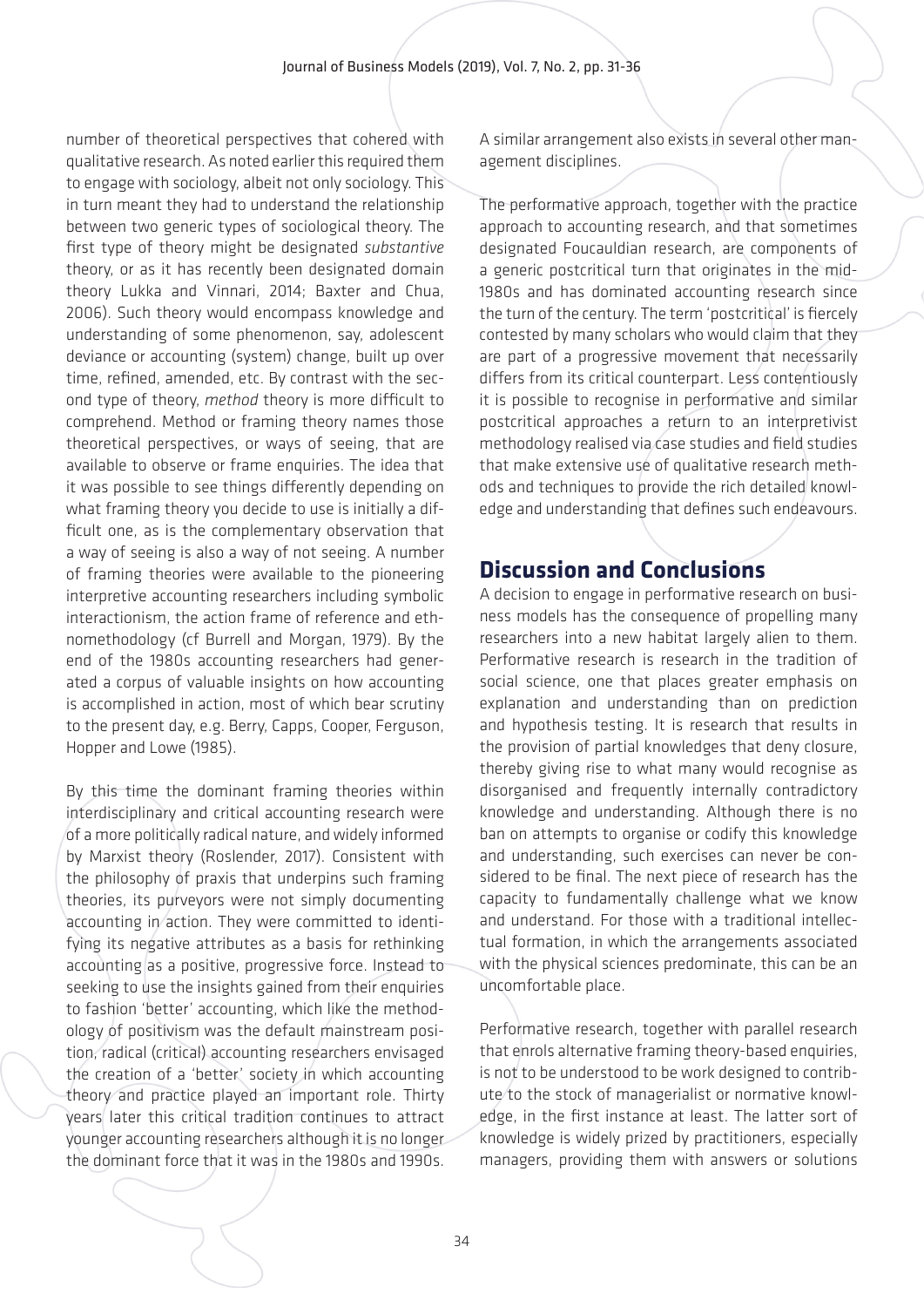(prescriptions). Performative research approaches and techniques might be conceptualised to form one element of the *toolbox* for business model (in action) enquiries, as opposed to a chapter(s) in the *cookbook* for such enquiries. This does not mean that we have two separate stocks of knowledge and understanding that do not come together. Performative research has the capacity to enhance cookbook knowledges, often by the act of contesting that knowledge, by being more focused on posing questions rather than seeking (correct) answers.

A final observation is arguably the most challenging of all. Borrowing ideas from a different discipline to inform and underpin research enquiries in a field such as business models is a demanding exercise. Engaging with a performative research approach is not actually something that can be done in isolation. As noted earlier in the paper, any way of seeing is at the same time a way not seeing. It is therefore important that a researcher choosing to research business models from a performative perspective is aware of why s/he has identified it as the preferred option. This inevitably necessitates an investment of time and resources, in addition to those invested in actually pursuing and concluding the research. It is also important to avoid combining different approaches in an uninformed way, thereby potentially undermining the rigour demanded of social scientific enquiries. Arguably the greatest temptation of all lies in borrowing the terminology or discourse of a particular framing theory (ies) and liberally peppering the resultant narrative with concepts that may be valued for their currency rather than insights they afford.